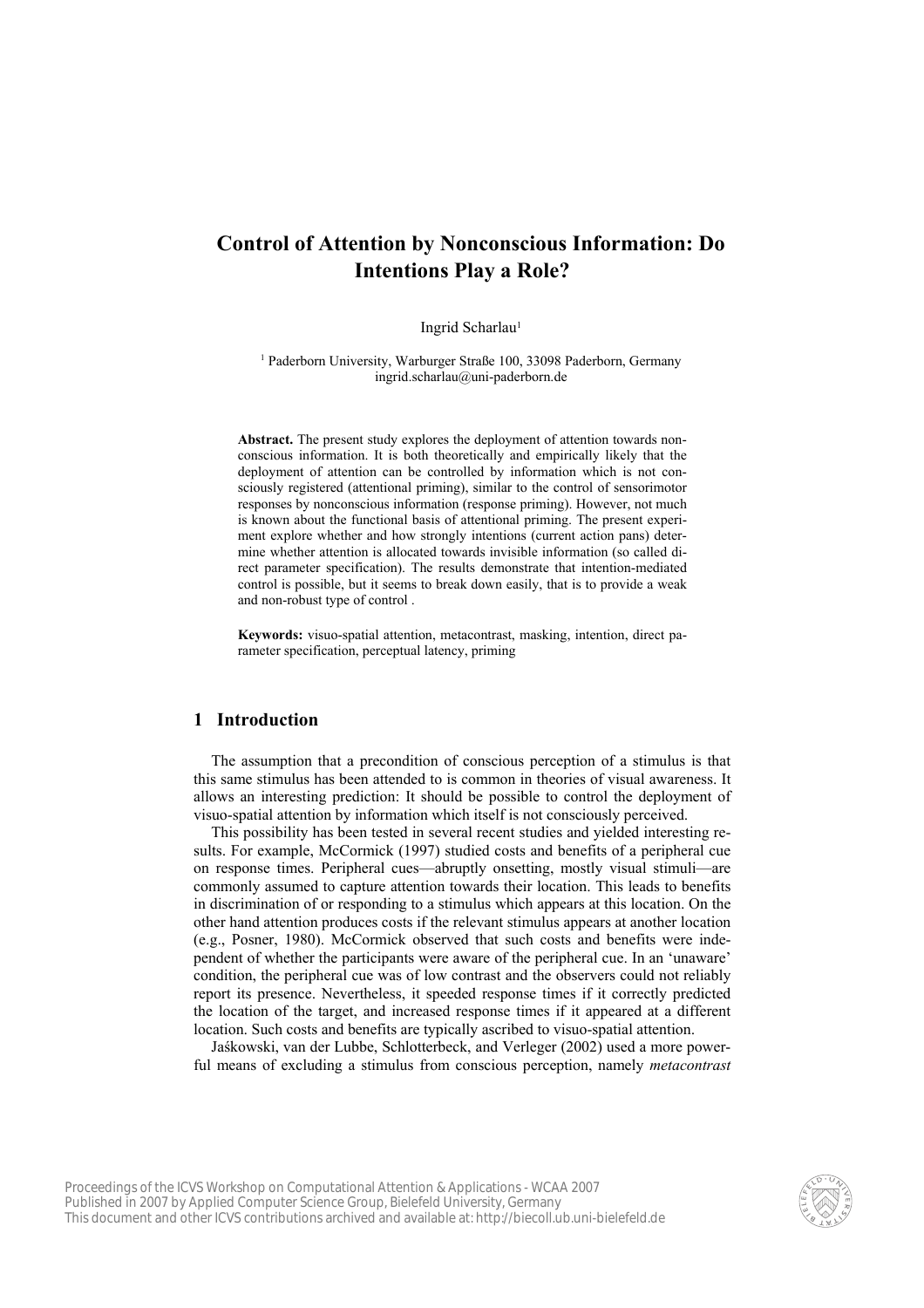*masking*. Metacontrast is a type of visual backward masking in which the mask laterally adjoins the masked stimulus (Breitmeyer, 1984). For example, a disk could be masked by a ring, or a bar by two flanking bars. With onset intervals of about 40 to 80 ms, the masked stimulus often is perfectly invisible. In the study of Jaśkowski and coworkers, conscious perception of the masked stimulus was at chance level. As dependent variable, the authors measured event-related potentials. Although there was no clear evidence for deployment of attention to the masked stimulus, they found that the posterior contralateral negativity—a lateralized difference in the event-related potentials that indicates selection of a contralateral target—lacked if the masked stimulus correctly predicted the location of the target in the mask. By contrast, attentional selection as indicated by the posterior contralateral negativity was necessary if the target in the masked and in the masking stimulus were on opposite sides. Thus, the masked stimulus left a 'trace' on visual selective attention.

As Jaśkowski and coworkers, Scharlau and Neumann (2003a) used metacontrast masking for preventing perceptual awareness of a visual stimulus. They assessed the influence of attention with a perceptual measure, perceptual latency priming. This method relies on the finding that attending to a stimulus or its location speeds up its processing and thus shortens its latency. This "prior entry" of an attended stimulus has been studied extensively in the  $19<sup>th</sup>$  and early  $20<sup>th</sup>$  century (e.g., Titchener, 1908; Wundt, 1887) and has recently again gained interest (e.g., Rorden, Mattingley, Karnath, & Driver, 2002; Shore, Spence, & Klein, 2001; Stelmach & Herdman, 1991).

In the paradigm used by Scharlau and Neumann (2003), attention is drawn to a location by a peripheral visual stimulus, the so-called *prime*. This prime is after a short interval masked via metacontrast by a target appearing at its location. The perceptual latency of this target is compared with that of an unprimed target appearing at a different location. The authors found a robust facilitation of the primed target's latency. Yet, the observers were unable to discriminate the features of the prime and could barely detect its presence. This phenomenon is called *perceptual latency priming*.

Attentional processing of masked or nonconscious information is a new paradigm, and much of its functional basis remains to be understood. At present, insights might be gained from related fields, such as sensorimotor processing of masked information (response priming). Such an attempt seems to be justified by a wealth of findings showing that the control of attention might be mandatorily coupled to the control of responses, especially saccades (e.g., Bekkering & Neggers, 2002; Deubel & Schneider, 1996), that is, it might rest on a similar functional basis.

One exciting finding with respect to sensorimotor processing of masked visual information is that it depends on *current intentions* of the observer. Ansorge and Neumann (2005) found that appropriate intentions were necessary to produce sensorimotor priming effects. They demonstrated that primes whose colour was different from those of the targets—that is, which were not expected or intended by the observers did not affect the responses to the targets. Similarly, Klotz and Neumann (1999) observed that the effect of a masked prime shape to responses to visible targets was largely reduced and indeed statistically not reliable if the participants continually and randomly had to change the stimulus-response-mapping, that is, their intentions.

Such findings can be explained by the model of *direct parameter specification* (Neumann, 1990). This model combines three important assumptions. First, information can be processed in the visuo-motor system without being consciously perceived.

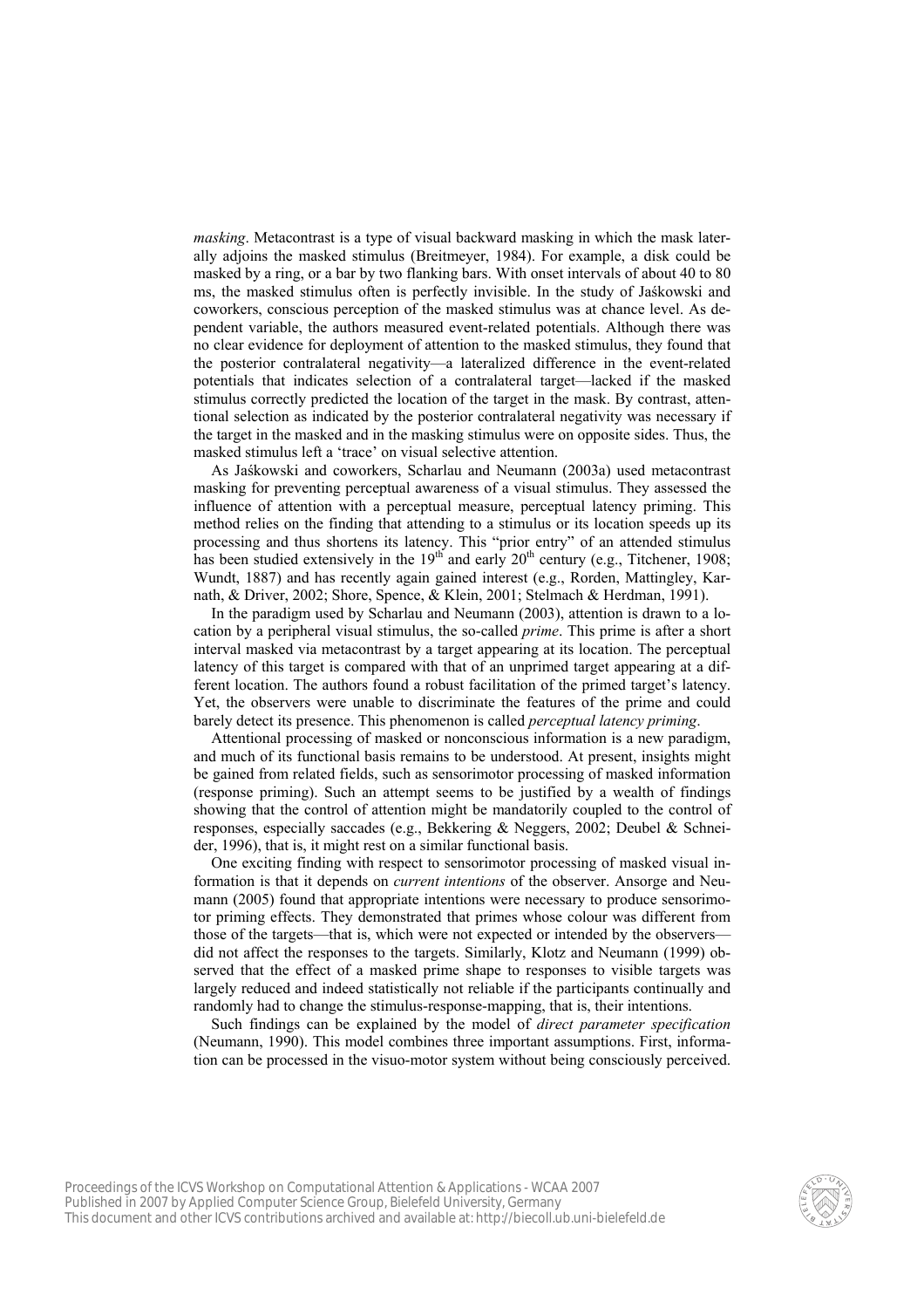This processing route leads directly from sensory input to motor output and bypasses conscious control ('direct specification'). Possible motor parameters which can be specified include pointing direction (Schmidt, 2002), button presses (Klotz  $\&$  Neumann, 1999), or pronouncing words (Ansorge, Klotz & Neumann, 1998). Second, this specification is not automatic. The responses studied in this domain are artificial behaviours depending on specific instructions to the human observers.

Third, such "direct specification" of response parameters is possible only under specific conditions. Most importantly, the sensory information has to meet a preestablished action plan which identifies how to respond to this information. For example, masked primes may activate left-hand or right-hand responses in a given experimental setting. Yet, they do so only under the condition that they match the current intentions of the observer. For example, if the observer has to respond to a red target with a left-hand response and to a green target with a right-hand response, a masked red prime will activate and eventually trigger a left-hand movement and a green prime will activate or trigger a response with the right hand. A yellow or blue prime, however, will trigger neither response, because it is not part of the action plan.

In sum, direct parameter specification predicts a specific pattern of empirical results. First, masking must not damage the impact of a stimulus on sensorimotor processing. Second, only information which matches current criteria specified in the action plan elicits priming. The present paper is concerned with the second prediction. Will any abrupt-onset prime capture attention, as earlier results (e.g., Scharlau & Neumann, 2003) suggest? Or will primes capture attention only if they match the action plan or intentions, as the model of direct parameter specification suggests?

Indeed, in a recent study, Scharlau and Ansorge (2003) reported that attentional allocation towards nonconscious primes was mediated by the current intentions. In their experiments, the observers judged the temporal order of two targets defined by colour, for example red and blue, while ignoring further distractor stimuli of, for instance, yellow colour. Blue and red primes elicited latency facilitation, which indicates that they attracted attention. Yellow primes, however, entailed only a small latency benefit which was not statistically different from zero. Unfortunately, there was a confound in the study of Scharlau and Ansorge: Matching primes had the same colour as the primed target (e.g., blue prime and blue target), distractor primes always had a different colour (e.g., yellow prime and blue target). Thus, the DPS-like pattern in the results might also be explained by a further factor, speeded processing of repeated information or perceptual priming. The present study attempts to remove this confound and explore direct specification of attention shifts further.

## **2 Experiment 1**

The present experiments explore whether attention is controlled by non-conscious information depending on and in accordance with current intentions of the observer. Attention is assessed via its facilitating influence on the perceived latency of an attended stimulus (as compared to an unattended stimulus). In advance of one target, a prime is presented which—if it captures attention to its location—should shorten the perceptual latency of the later target trailing at this location (perceptual latency prim-

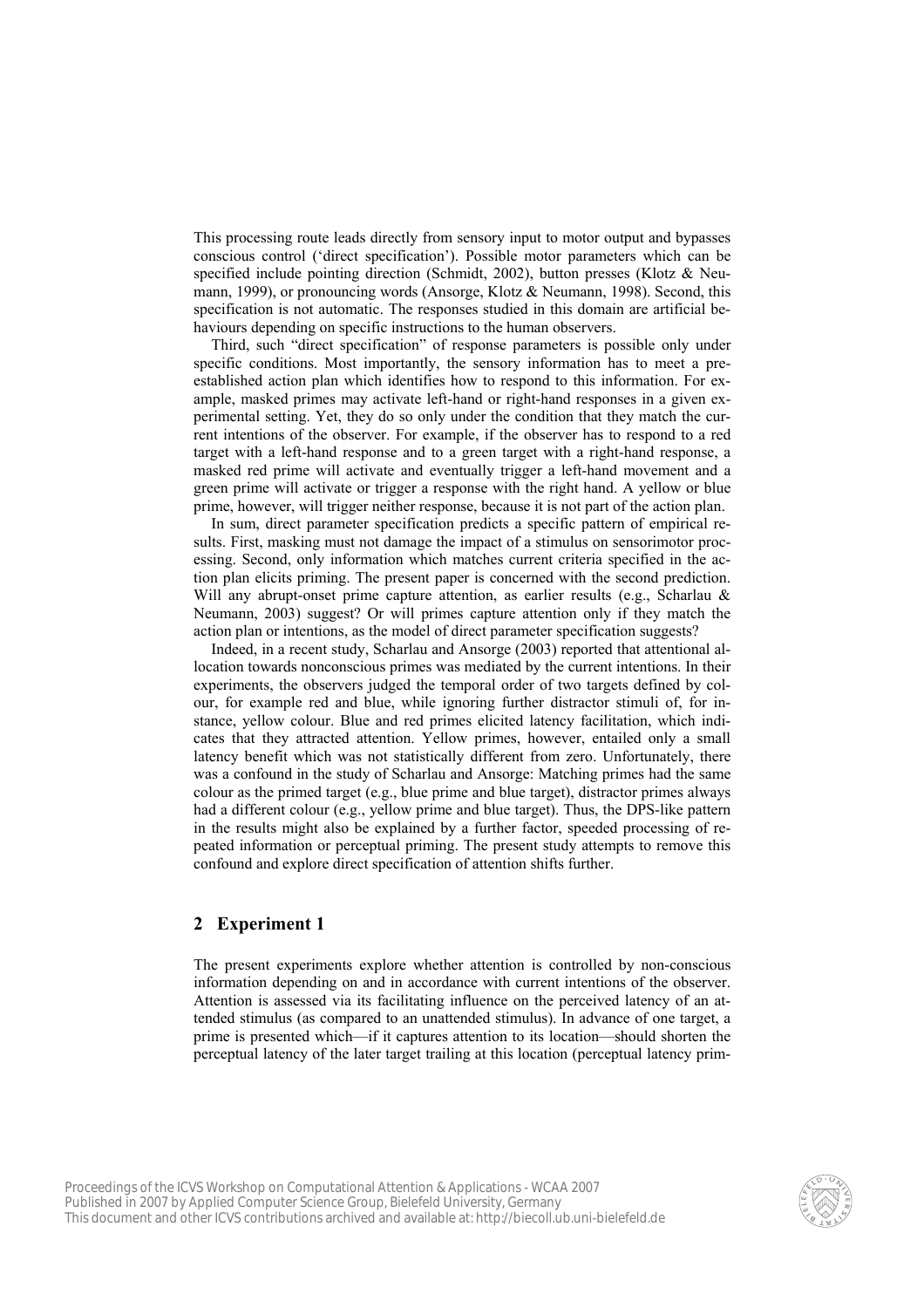ing). The match of the prime to the current intention is varied. It either corresponds to the target set (*intention-matching prime*) or it resembles a distractor set (*non-matching prime*). In order to study whether perceptual similarity influences the amount of priming, the matching prime is either *similar* (feature of the target at the same location) or *dissimilar* (feature of the other target). If, for example, the participants have to judge red and blue targets and ignore yellow distractors, in the matching/similar condition, a red target is preceded by a red prime, and a blue target by a blue prime, in the matching/dissimilar condition, a red target is preceded by a blue prime and a blue target by a red prime, and in the non-matching condition, the red target as well as the blue target is preceded by a yellow (distractor-coloured) prime.

The most powerful proof of DPS would be a large effect of the intended prime, irrespective of similarity, combined with no effect of the non-matching prime. Quantitatively, the size of perceptual latency priming by a matching prime should be approximately half of the onset interval between prime and primed target (Scharlau  $\&$ Neumann, 2003). The DPS account would be most strongly supported if the nonmatching prime had no influence at all, but it suffices if the non-matching prime elicited reliably less perceptual latency priming than matching primes.

### **2.1 Participants, Apparatus, Stimuli, and Procedure**

Fourteen voluntary naïve participants with normal or corrected-to-normal visual acuity (9 female; mean age 28 years) gave their informed consent and received  $\epsilon$  4 or course credits.

Participants sat in a dimly lit room. Their head rested on a chin rest, their line of gaze was straight ahead, and viewing distance was fixed at 60 cm. Stimuli were presented on a 17 in. colour monitor with a refresh rate of 60 Hz. The participants responded by pressing either the left or the right key of a mouse.

Targets were rings with a diameter of 1.9° of visual angle. Primes were smaller rings which fitted into the inner contours of the targets  $(1.3^{\circ})$ . The stimuli were presented in three colours: yellow, red, and blue. For each participant, one of the colours was chosen as the distractor colour and had to be ignored. Distractor and target colours were balanced across participants. The stimuli were presented on 6 positions on an imaginary circle presented around fixation (11° diameter). In each trial, 4 stimuli were shown, two distractors and two targets of different colour. In three quarters of the trials, a masked prime was shown in advance of one of the targets at the same location. It was either matching/similar, matching/dissimilar, or non-matching. In the remaining quarter of the trials, there was no prime.

Target intervals (onset asynchronies between the two targets) were  $-128$ ,  $-64$ ,  $+64$ , and +128 ms. Negative numbers indicate that the primed target was presented in advance of the unprimed targets, and positive that the unprimed target appeared first. The prime, if presented, led the primed target by 80 ms. Two distractors were presented, one leading the primed target by 16 or 48 ms, the other one simultaneously with the primed target. This temporal proximity should ensure that the observers really had to *dis*regard the distractor in order to find the target. For two example trials, see Figure 1.

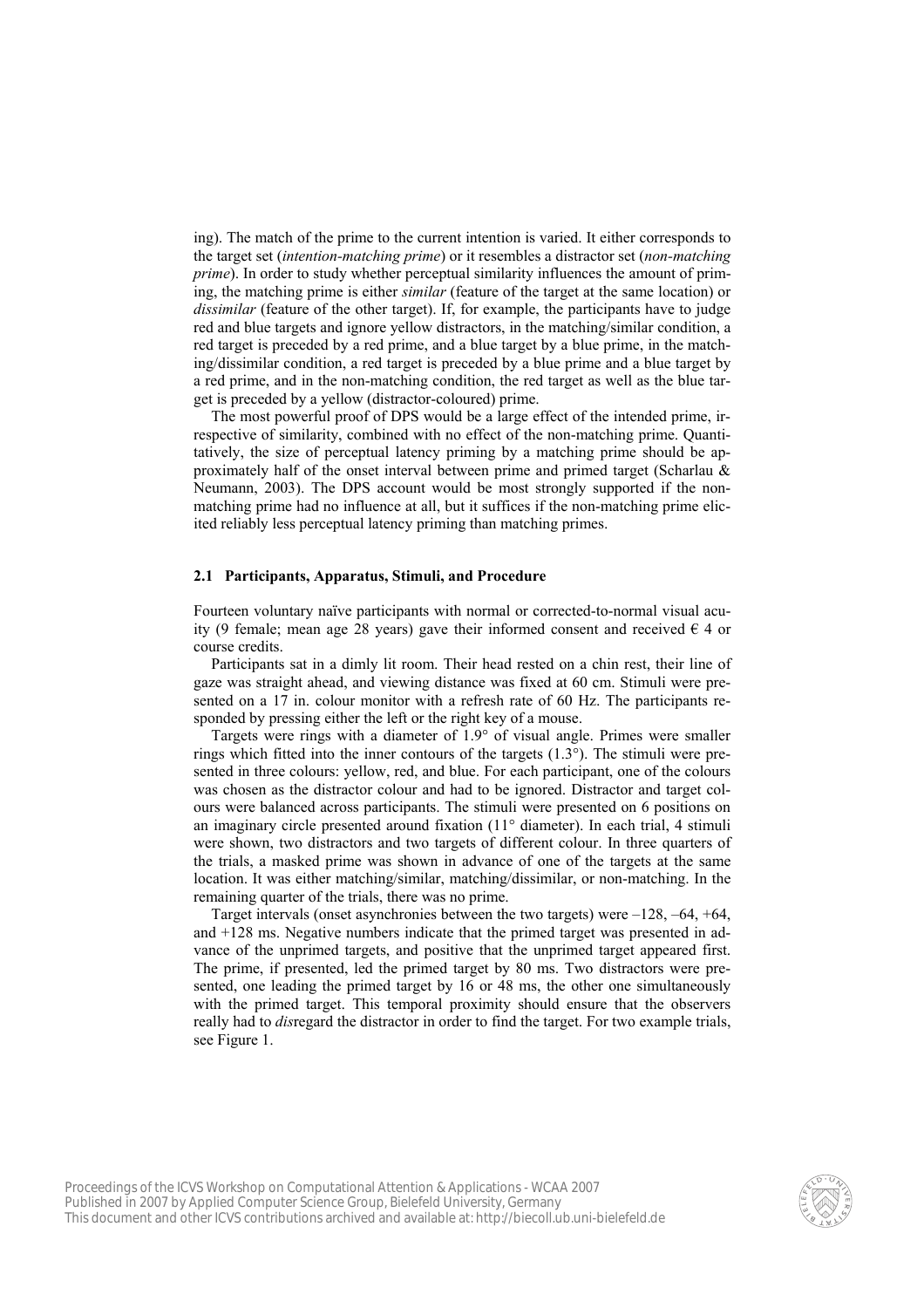

**Fig. 1.** Examples of two trials. Each trial begins in with a fixation cross (bottom screen). Primes, targets and distractors appear in various sequences. The prime might be the first stimulus (left trial) or the second one (right trial), and the primed target might lead the unprimed target (left trial) or vice versa. One of the distractors is presented simultaneously with the primed target, the other one shortly before it. Exemplary time values are given in the lower right corner of the screens.—Stimulus colours are given by grey shades and line types. Stimuli are not drawn to scale.

Targets and distractors were visible until the participants pressed the response button; the prime was deleted after 32 ms. There were 16 experimental conditions (4 target intervals  $\times$  4 priming conditions, unprimed, matching/similar, matching/dissimilar, non-matching). Each condition was presented 24 times in a random order resulting in a total of 384 trials.

The participants fixated on a central cross throughout each trial. They judged the temporal order of the targets, indicating with the mouse buttons which of the two targets had appeared first. The instruction emphasized accuracy; there was no time pressure. Every 64 trials, a break was inserted automatically.

#### **2.2 Results and Discussion**

From the judgment data, psychometric functions were constructed for each experimental condition (Figure 2, left part). The individual psychometric functions were approximated by logistic functions. Logit analysis (Finney, 1971) was used to estimate the Point of Subjective Simultaneity (*PSS*) for each participant. The PSS is the point on the fitted logistic function at which the observer cannot discriminate the temporal order (subjective simultaneity;  $p = 0.5$ ). In unprimed trials, PSS is usually zero. A positive (rightward) shift of PSS in primed trials indicates perceptual latency priming: Simultaneity is perceived when the unprimed stimulus appears in advance of the primed one. Perceptual latency priming was assessed by subtracting the PSS in unprimed trials from each of the PSS' in the primed conditions.

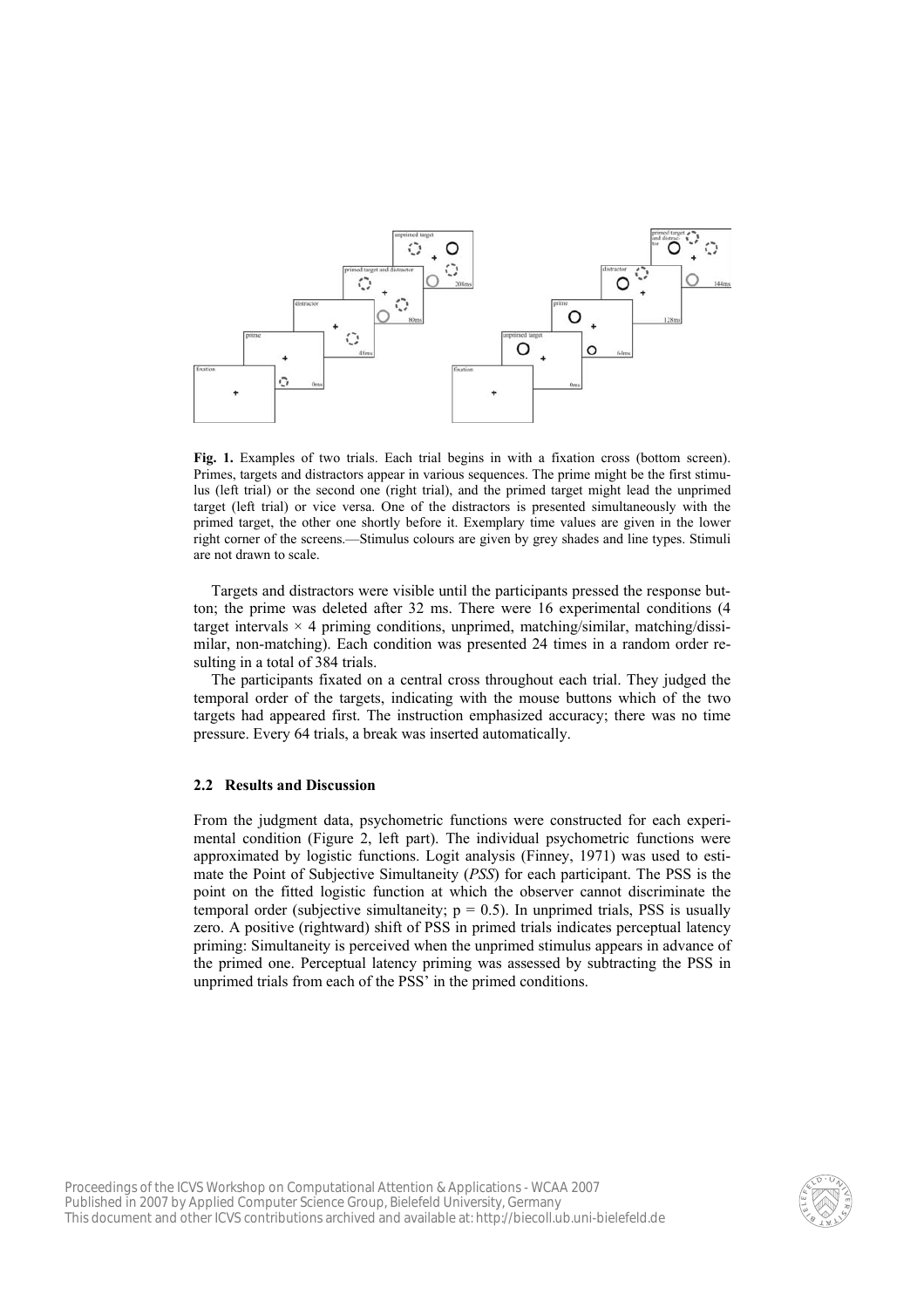

**Fig. 2.** Left: Psychometric distributions of Experiment 1. Perceptual latency priming is indicated by a rightwards shift of the distribution. It is evident for all primed conditions. The PSS can be inferred from the intersection of distribution and the horizontal line at the .5 probability. The right part of the Figure gives the PLP values in relation to the priming interval (80 ms, y-axis).

Figure 2 (right part) depicts the amount of perceptual latency priming. As can be seen, latency priming is present in all of the conditions. Its size does not change with intention. Individual latency priming values were submitted to a one-way repeatedmeasures analysis of variance and to separate t-tests against zero. The t-tests showed that priming was present in all of the conditions (all  $t s(19) \ge 3.27$ , all  $p s < .01$ ). Perceptual latency priming values were 42, 43, and 43 ms, that is, in the expected range of half to two thirds of the priming interval (80 ms). Yet, a main effect of priming condition was not found in the analysis of variance  $(F(2, 26) = .02, p = .98)$ .

That is, there was no evidence for intention-mediated control of attention shifts in Experiment 1. This may be due to at least four reasons. First, Experiment 1 might not have enough power to reveal the effect of intention-match. This argument is not very convincing, because the latency priming values are highly similar. Second, direct specification of attention shifts might be impossible and the earlier positive finding an artefact of the sensory confound (Scharlau & Ansorge, 2003). Third, the non-matching primes do, in fact and unfortunately, match the intentions partly, because they have an abrupt onset, and this onset is important for the intention to judge temporal order. Thus, it is conceivable that the effect of onset-match is so strong (or so quickly arising) that it does not leave enough room for the (smaller) effect of colour-match to operate. Fourth, the conditions used in the present experiment might not favour intention-mediated control. DPS-type control of sensorimotor priming effects seems to rely on the number of target stimuli (Kiesel, Kunde, Pohl, & Hoffmann, 2006). The number of visible target stimuli is very small in the present experiment (two plus one distractor). Thus, it should be tested whether direct specification of an attention shift emerges with a simpler action plan. Experiment 2 tests the two last conjectures.

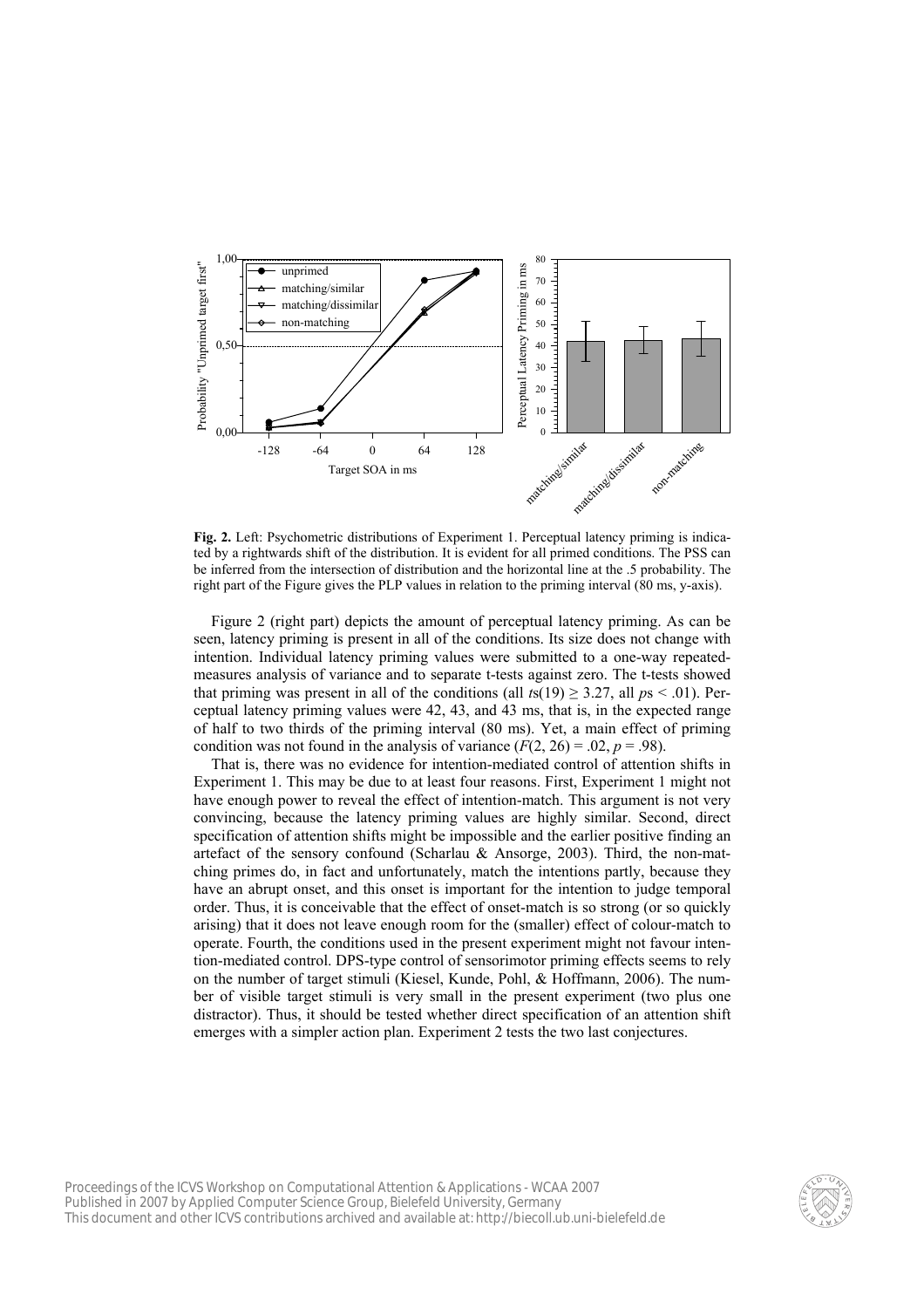# **3 Experiment 2**

Experiment 2 was similar to Experiment 1. Only the matching/similar condition was abandoned in order to simplify the action plan. This measure forecloses to test whether a similarity confound was responsible for the DPS-like findings of Scharlau and Ansorge (2003). However, this was not the central aim of the present study. The main question—whether intentions guide attentional processing of nonconscious information—remains unaffected by this measure.

### **3.1 Participants, Apparatus, Stimuli, and Procedure**

Twenty voluntary naïve participants with normal or corrected-to-normal visual acuity (11 female; mean age 26 years) gave their informed consent and received  $\epsilon$  3 or course credits. Apparatus, stimuli, and procedure were the same as in Experiment 1. The matching/similar condition was omitted. Trials were thus reduced to 288.

### **3.2 Results and Discussion**

Data were treated as above. Perceptual latency priming was found in both conditions, as indicated by *t*-tests (matching/dissimilar: 43 ms,  $t(19) = 4.32$ ,  $p < .001$ ; nonmatching: 32 ms,  $t(19) = 3.27$ ,  $p < .01$ ). The difference was statistically significant  $(t(19) = 2.25, p < .05)$ .

In contrast to Experiment 1, the present experiment revealed that intentions mediate the deployment of attention towards non-conscious visual information. The nonmatching prime captured attention less effectively or less often than the matching prime. The experiment also confirmed that the non-matching prime is also an effective attentional signal: Its effect is by 10 ms smaller than the effect of a matching prime, but it is still quite large (32 ms).



**Fig. 3.** Left: Psychometric distributions of Experiment 2. Perceptual latency priming is indicated by a rightwards shift of the distribution. It is evident for all primed

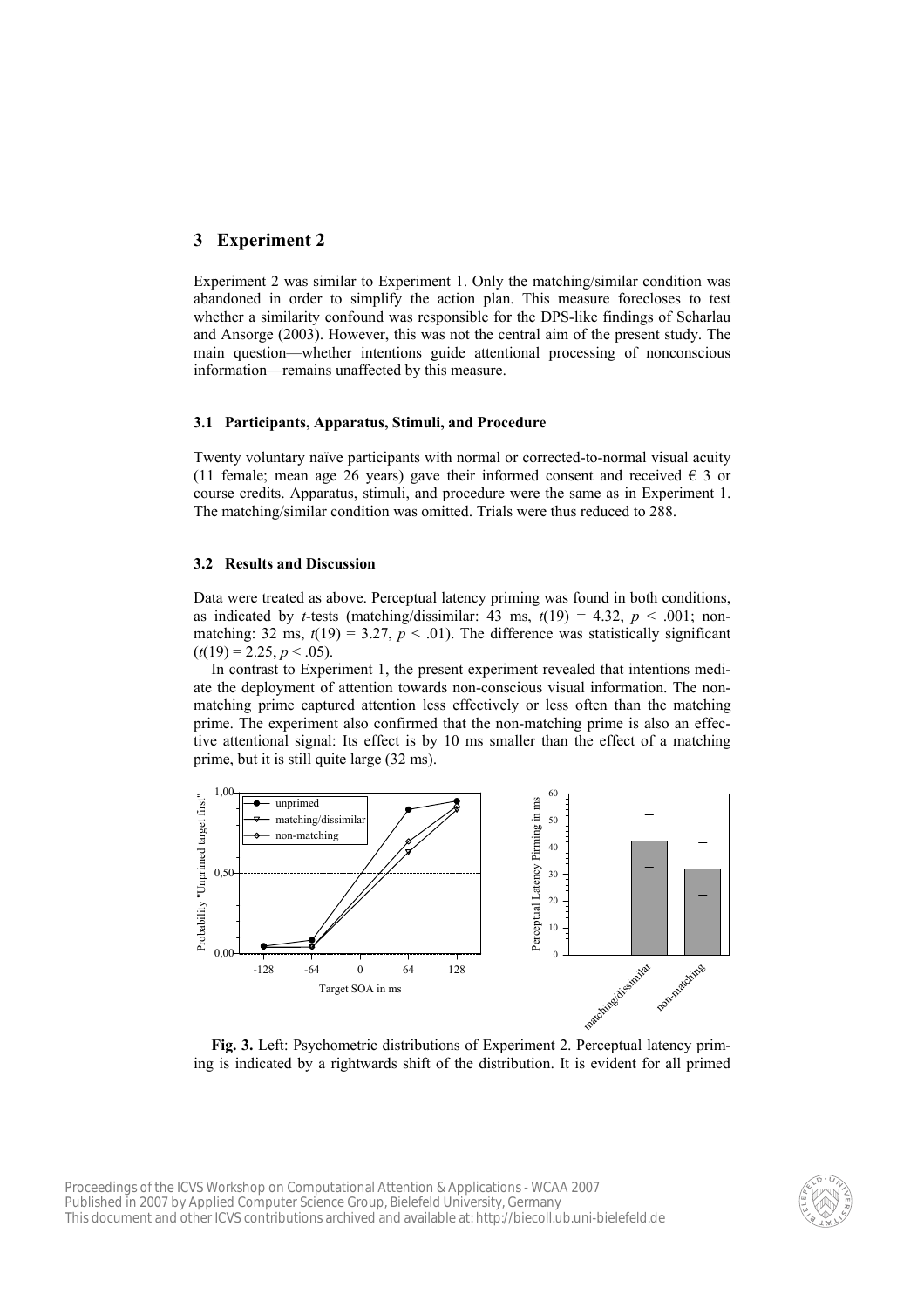conditions. The PSS can be inferred from the intersection of distribution and the horizontal line at the .5 probability. The right part of the Figure gives the PLP values in relation to the priming interval (80 ms, y-axis).

# **4 General Discussion**

The experimental results reported above support recent evidence on the role of intentions in the processing of nonconscious information. Yet, they do so only partly. In sum, intention-matching nonconscious primes *can* capture attention more effectively than primes which match distractor information. However, they do *not necessarily* do so. Supposedly, intention-mediated capture by nonconscious primes might even be an exception rather than the rule. On the level of processes: Current intentions *might* mediate whether attention is deployed towards nonconscious information, but they do *not necessarily* and maybe *only exceptionally* do so.

The experiments indicate heavy limits of direct specification of attention shifts that will be analysed in the following. First, non-matching primes captured attention in both experiments, and they did so to a reasonable degree, that is, resulted in latency facilitation of 43 ms in the first, and 32 ms in the second experiment. These values are similar to those reported by Scharlau and Ansorge (2003), and they are in the lower range of facilitation values reported for matching primes (Scharlau & Neumann, 2003).

Yet, the interpretation of this finding is not clear. As mentioned above, it is difficult to relate it to the operation of direct specification (intention-mediated control) of attention shifts because of the following reason: In a temporal order judgment task, observers are likely "set for" onsets as well as specific features (colour in our case). This is so, because they are required to judge temporal order which presupposes that onsets are registered. Thus, the perceptual latency priming effect of a distractor-like, non-matching prime can be due to automatic attentional capture and thus reflect a breakdown of direct specification, but it may also be a direct specification mode in which any onset captures attention. Which of these explanations holds requires further data, though outside the temporal-order judgment domain.

As a second cutback, in Experiment 1, there was no direct specification at all. How might this be explained? It should not be regarded as an experimental artefact, because the data were neat and the variance was not unusually high. Further, a replication with another sample of participants showed exactly the same absence of direct specification. One might thus speculate that direct specification by nonconscious information is a fragile control mode and might collapse easily and even under weakly unfavourable conditions.

Which were these unfavourable conditions? Experiments 1 and 2 differed in the number of conditions (and, consequently, trials). There are some hints that stimulus set size affects whether direct specification is present or not (Kiesel, Kunde, Pohl, & Hoffmann, 2006), but this finding refers to speeded responses in a semantic classification task, and stimulus set was much larger than in the present experiments. Interestingly also, it is not the *instructional set* which differs between Experiments 1 and 2: The observers had exactly the same instruction. The only difference was that among

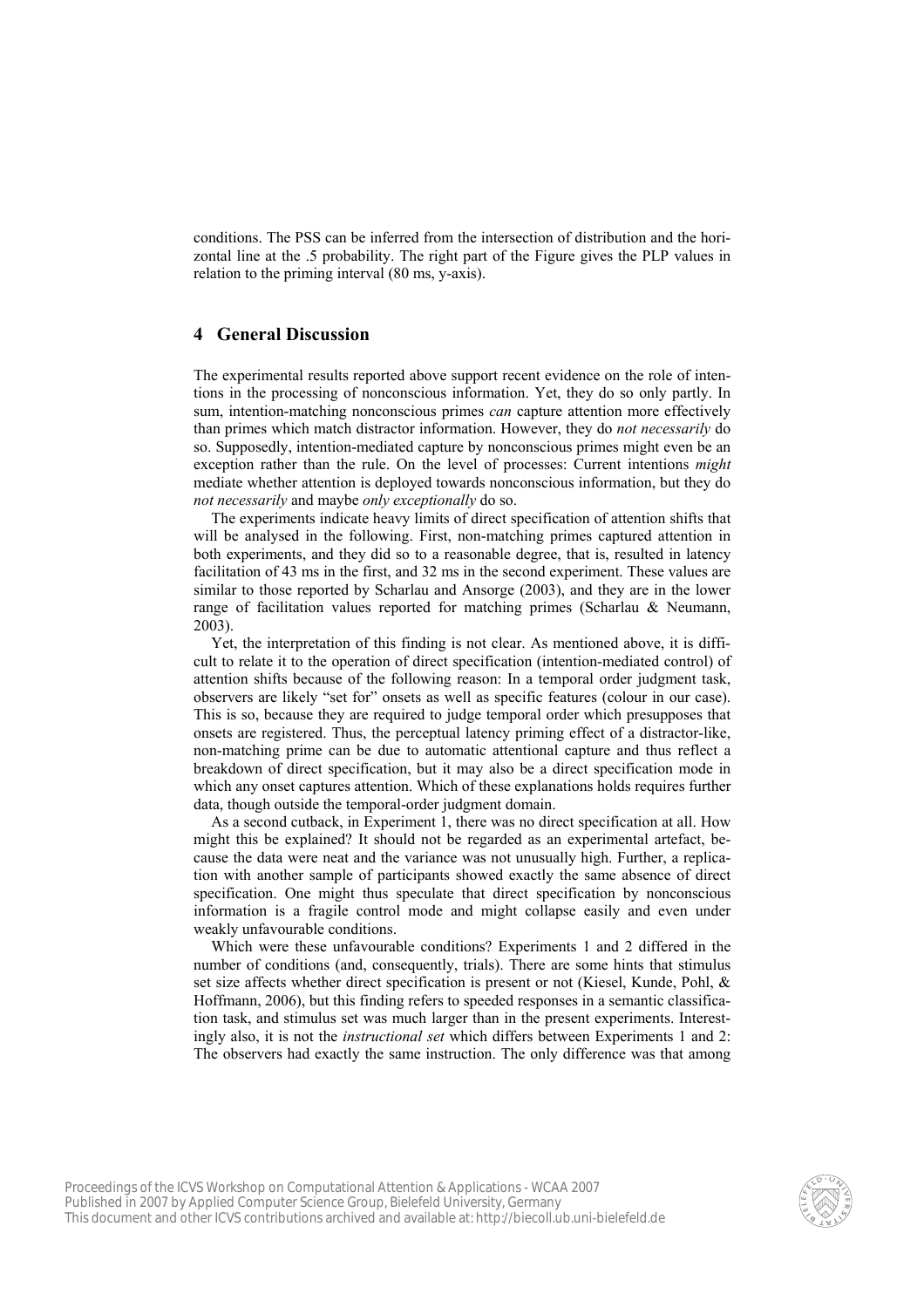the sequences of an invisible and a visible stimulus in Experiment 1, there was a very simple one in which the two stimuli had the same colour, whereas in Experiment 2, the stimuli always differed in colour. Why this overloads the direct specification mechanism remains obscure.

Note also that the present experiments imply a marked contrast between direct specification of an attention shift and direct specification of motor responses. The latter has been reported for a variety of stimuli, including colour stimuli, and is a robust finding (Ansorge & Neumann, 2005; Schmidt, 2002). This difference indicates that sensorimotor specification is a more powerful mode of processing nonconscious information than direct specification of an attention shift.

As a final open question, the precise mechanism by which the intention-mediated deployment of attention is realised remains to be specified. Less capture by nonmatching primes might be due to one or several of the following reasons. Nonmatching primes might capture attention in a smaller proportion of trials than matching ones, capture attention more slowly than matching ones, or capture attention initially, but result in a disengagement of attention after the error is detected. If the latter holds, the question why including the matching/similar condition abolished the intention-mediated effect might find an easy answer: In the matching/similar condition, no colour change between prime and target can be detected, and if the attentional filter system can be reset easily and quickly (as, for example, DiLollo, Kawahara, Zuvic, & Visser, 2002, suggest), this absence of a detectable error might bias the attentional control system towards orienting to any onset, including the non-matching primes.

To sum up, the present experiments reveal a robust and strong deployment of attention towards non-consciously registered information. They also demonstrated some control of this deployment by the current intentions. Yet, although theoretically interesting, it seems too weak or unreliable for practical applications.

**Acknowledgments.** Supported by DFG grants Ne 366/5-3 and 7-1.

#### **References**

- 1. Ansorge, U., Neumann, O.: Intentions Determine the Effect of Invisible Metacontrast-Masked Primes: Evidence for Top-Down Contingencies in a Peripheral Cueing Task. J Exp Psychol Human 31 (2005) 762-777
- 2. Ansorge, U.: Top-Down Contingencies of Nonconscious Priming Revealed by Dual-Task Interference. Q J Exp Psychol - A 57 (2004) 1123-1148
- 3. Bekkering, H., Neggers, S.W.F.: Visual Search is Modulated by Action Intentions. Psychol Sci 13 (2002) 370-374
- 4. Breitmeyer, B.G.: Visual Masking: An Integrative Approach. Oxford University Press, Oxford, UK (1984)
- 5. Deubel, H., Schneider, W.X.: Saccade Target Selection and Object Recognition: Evidence for a Common Attentional Mechanism. Vision Res 36 (1996) 1827-1837
- 6. Di Lollo, V., Kawahara, J., Zuvic, S.M., & Visser, T.A.W.: The preattentive emperor has no clothes: A dynamic redressing. J Exp Psychol General 130 (2001), 479-492.
- 7. Finney, D.J.: Probit Analysis. 3rd edn. University Press, Cambridge (1971)